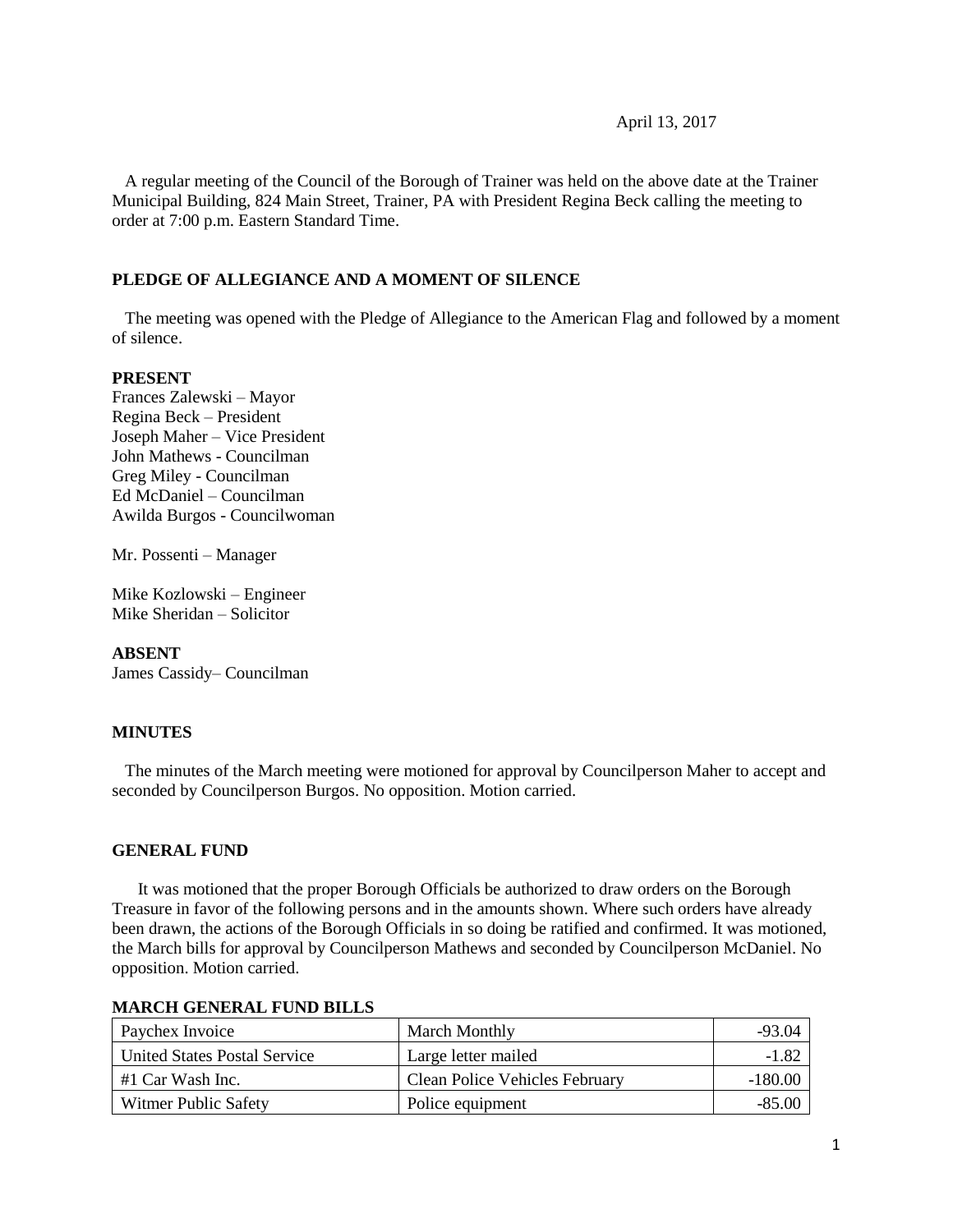| County of Delaware                   | <b>Tax Collection Software license</b> | $-388.70$    |
|--------------------------------------|----------------------------------------|--------------|
| Peco-Penna. Ave                      | Penna. Ave.                            | $-43.60$     |
| PECO - Garage                        | <b>Highway Garage</b>                  | $-353.90$    |
| Marcus Hook Borough                  | Fire Truck February                    | $-218.23$    |
| Marcus Hook Borough                  | <b>Fire Station February</b>           | $-1,113.41$  |
| Motorist Life Insurance Co.          | Life insurance - Jones                 | $-1,212.00$  |
| Arthur J. Gallagher                  | <b>Liability Insurances</b>            | $-23,438.12$ |
| 21st Century Media                   | <b>Advertising Public Notice</b>       | $-102.80$    |
| Goodyear Auto Service Center         | Police vehicle tires                   | $-519.00$    |
| Paychex Invoice                      | March 3 Detail                         | $-99.86$     |
| Paychex Invoice                      | March 3 Biweekly                       | $-120.75$    |
| <b>United States Postal Service</b>  | Roll Stamps Code Office                | $-49.00$     |
| <b>National Criminal Enforcement</b> | Officers training                      | $-700.00$    |
| <b>United States Postal Service</b>  | Police correspondence mailed           | $-25.84$     |
| Moore Outdoor Rejuvenation           | <b>ADA Curb Ramps</b>                  | $-5,130.00$  |
| Trainer Borough Liquid Fuel          | Dump Truck payment #2 2016             | $-9,229.49$  |
| Talley's Garage & Towing             | Police Vehicles                        | $-170.00$    |
| Drugscan, Inc                        | Lab testing                            | $-168.00$    |
| <b>Taser International</b>           | Police (Grant)                         | $-2,981.81$  |
| <b>Comcast Business</b>              | Cable services                         | $-363.95$    |
| De Co Solid Waste A                  | <b>March Tipping Fees</b>              | $-2,219.91$  |
| Pa One Call System, Inc.             | Monthly fax service                    | $-8.89$      |
| Charles Higgins & Sons               | Street Light maintenance               | $-326.26$    |
| <b>B&amp;L</b> Disposal              | Trash removal service                  | $-6,077.00$  |
| Goodyear Auto Service Center         | Highway vehicle tires                  | $-448.37$    |
| PECO-Underpass Lighting              | <b>Underpass Lighting</b>              | $-30.72$     |
| <b>PECO</b> Street Lighting          | <b>Street Lighting</b>                 | $-2,020.77$  |
| A.R.D. Uniform Enterprises           | Police uniforms                        | $-82.00$     |
| Videon                               | Police vehicle work (Grant)            | $-2,662.00$  |
| Sunoco - SunTrak                     | Police vehicle fuel                    | $-1,860.03$  |
| <b>Staples Advantage</b>             | Office supplies                        | $-73.98$     |
| <b>United States Postal Service</b>  | Roll stamps                            | $-49.00$     |
| Paychex Invoice                      | March 17 Detail                        | $-96.45$     |
| Paychex Invoice                      | March 17 Biweekly                      | $-120.75$    |
| <b>Stantec Consulting Services</b>   | Professional Services                  | $-7,327.00$  |
| Red the Uniform Tailor               | Police uniforms                        | $-193.37$    |
| Barbacane, Thornton & Co             | Auditors                               | $-3,625.00$  |
| <b>Integral Systems Corp</b>         | Computer maintenance/repair            | $-675.00$    |
| Nextel                               | Cell Phones                            | $-141.28$    |
| United Concordia Life & Health       | <b>Dental Coverage</b>                 | $-1,495.77$  |
| Broomall Truck & Auto Repair         | Highway pickup repair                  | $-674.19$    |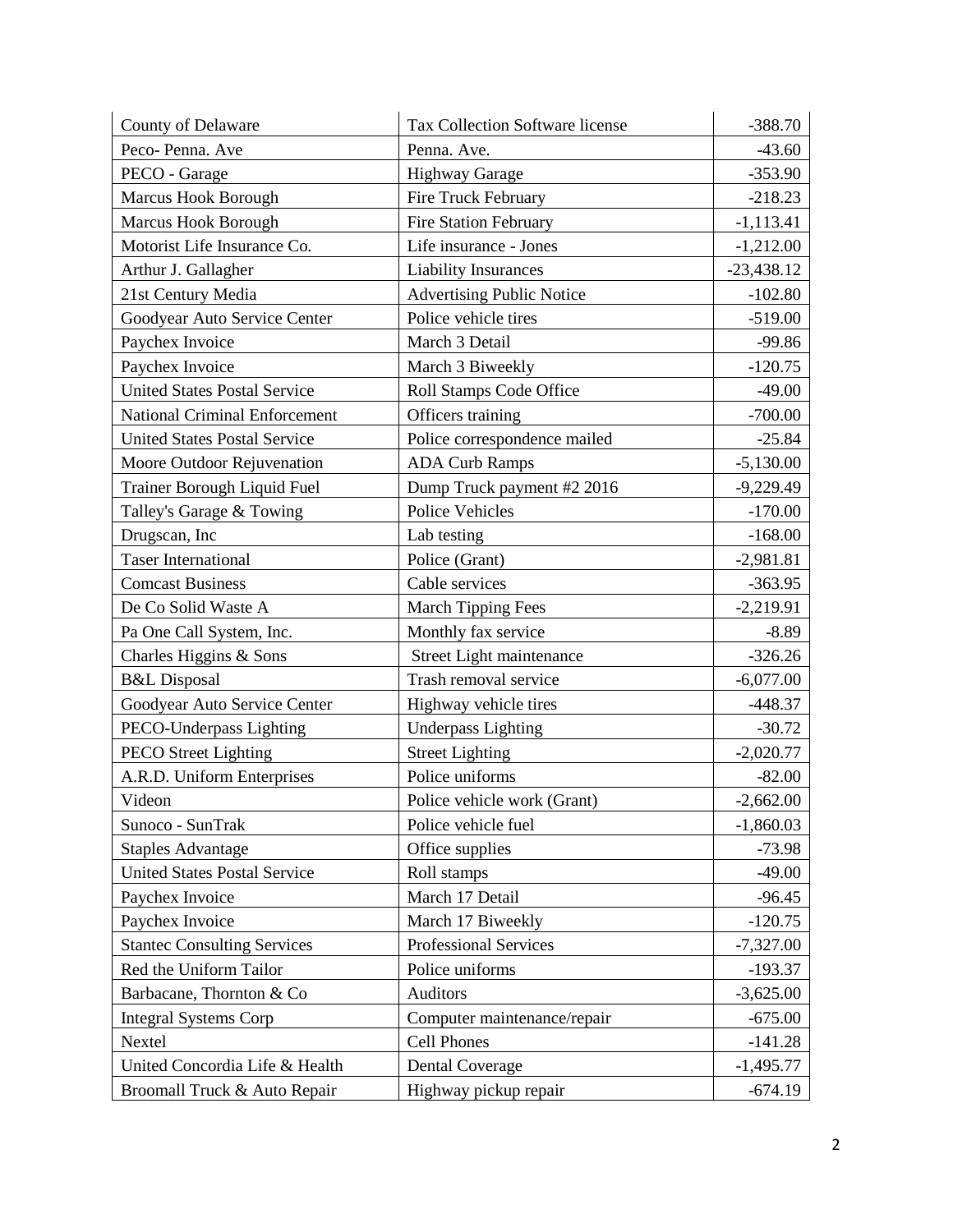| Charles Higgins & Sons              | Street Light maintenance               | $-153.60$    |
|-------------------------------------|----------------------------------------|--------------|
| <b>Cutting Edge Glass Company</b>   | Highway truck window                   | $-225.00$    |
| <b>Staples Advantage</b>            | Office supplies                        | $-142.48$    |
| PECO - Municipal Bldg.              | Municipal Bldg                         | $-713.39$    |
| Chester Water - Municipal           | Municipal Bldg                         | $-139.45$    |
| <b>Comcast Cable</b>                | Cable services                         | $-287.22$    |
| <b>Weichert Realtors</b>            | Reimburse Reinspect fee 1353 Price St. | $-75.00$     |
| Gail McKay                          | Easter Egg Hunt (Walmart)              | $-9.98$      |
| Victoria Okolowski                  | Petty Cash on hand                     | $-300.00$    |
| <b>United States Postal Service</b> | Large letter mailed                    | $-1.40$      |
| Foulk Lawn & Equipment, Inc.        | Highway equipment maintenance          | $-354.65$    |
| <b>TD Card Services</b>             | QB's, Web                              | $-118.86$    |
| Witmer Public Safety Group, Inc     | Police equipment (Grant)               | $-896.00$    |
| Goodyear Auto Service Center        | Police vehicle tires                   | $-614.96$    |
| Global Security Systems, Inc.       | Municipal Bldg Alarm                   | $-120.00$    |
| PECO - Garage                       | <b>Highway Garage</b>                  | $-220.98$    |
| Home Depot                          | Highway supplies, BB Court hardware    | $-141.34$    |
| <b>Burke Landscape Supply</b>       | Highway tractor parts maintenance      | $-866.42$    |
| Marcus Hook Borough                 | <b>Fire Station March</b>              | $-1,110.52$  |
| Marcus Hook Borough                 | Fire Truck March                       | $-218.23$    |
| Prudential Life Ins.                | Life Insurance Fuller                  | $-645.79$    |
| Spirit Media Group, Inc.            | <b>Public Notices</b>                  | $-205.20$    |
| <b>DCIU</b>                         | <b>Health Benefits</b>                 | $-32,023.93$ |
| Arthur J. Gallagher                 | <b>Liability Insurances</b>            | $-896.00$    |
| Red the Uniform Tailor              | Police uniforms                        | $-383.47$    |
| Premier Window Tinting              | K-9 Car deployment (Grant)             | $-2,882.00$  |
| Chester Water Authority - HJP       | HJ Park                                | $-36.72$     |
| Paychex Invoice                     | March 31 Detail                        | $-159.86$    |
| Paychex Invoice                     | March 31 Biweekly                      | $-180.75$    |

## **PAYROLL ACCOUNT**

 It was motioned by Councilperson Maher and seconded by Councilperson Miley that Payroll for the month of March is paid. No opposition. Motion carried.

## **MARCH PAYROLL FOR ALL EMPLOYEES**

 Total payroll for the month of March \$124,775.89 There were 3 payrolls in March Payroll includes reimbursable Police Detail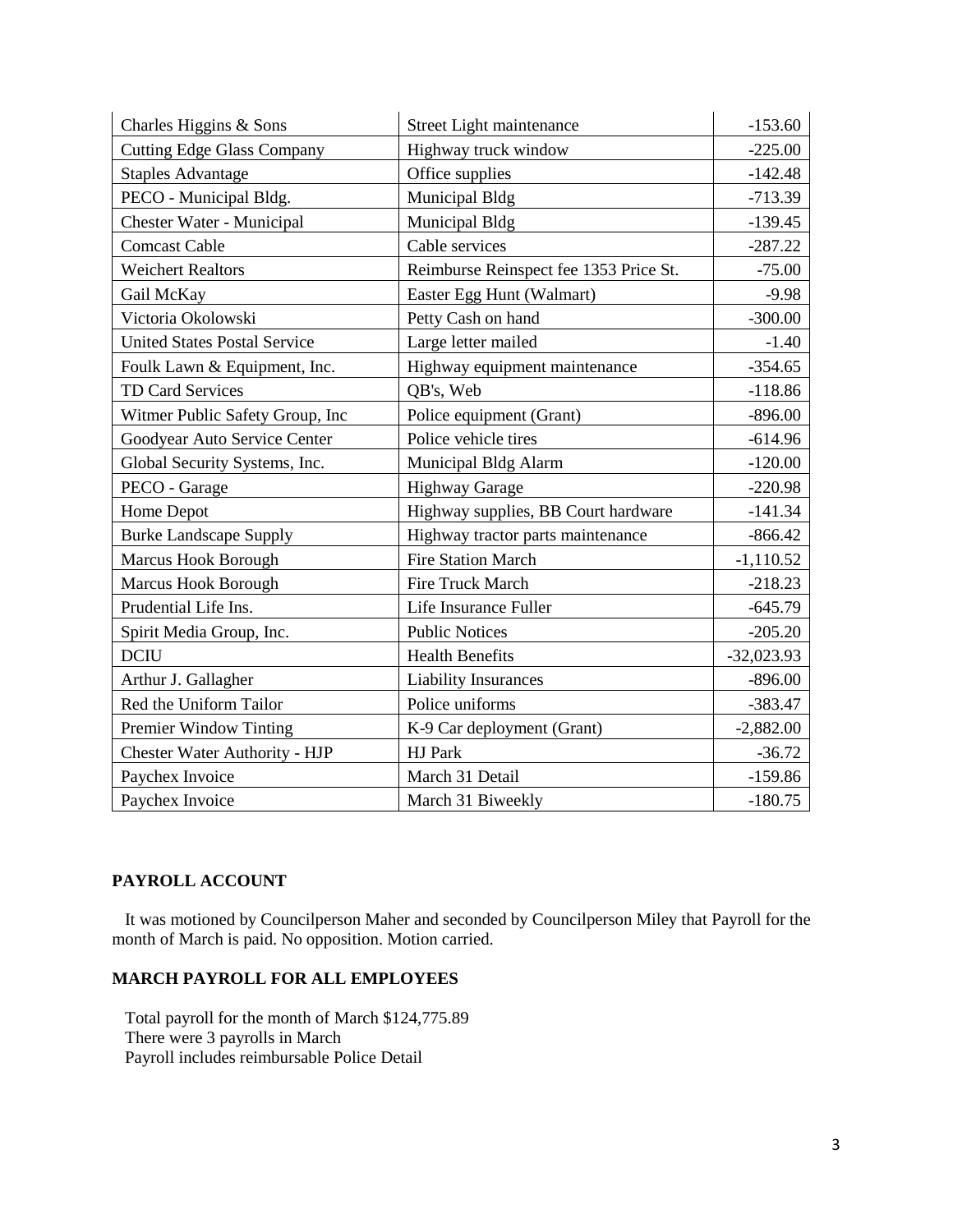### **LIQUID FUEL BILLS**

Liquid Fuel Bills for the month of March meeting were motioned for approval by Councilperson Mathews and seconded by Councilperson Maher. No opposition. Motion carried.

### **MARCH LIQUID FUEL BILLS**

| Hanson Aggregates Pennsylvania | Cold patch                    | $-190.80$ |
|--------------------------------|-------------------------------|-----------|
| <b>PECO</b>                    | <b>Traffic Lighting Feb</b>   | -444.94   |
| <b>PECO</b>                    | <b>Traffic Lighting March</b> | -444.94   |
| Wingfoot Commercial Tire       | Repair Dump Truck Tire        | -688.38   |

## **COMMUNITY CENTER BILLS**

 Community Center Bills for March meeting were motioned for approval by Councilperson Mathews to accept and seconded by Councilperson Maher. No opposition. Motion carried.

### **MARCH COMMUNITY CENTER BILLS**

| PECO electric         | CC Electric      | $-43.$   |
|-----------------------|------------------|----------|
| Banta's Bestway Trash | Dumpster removal | $-60.00$ |
| PECO gas              | CC Gas/Electric  |          |

### **PERMITS & LICENSE**

The Permits of the March meeting were motioned for approval by Councilperson Maher and seconded by Councilperson Mathews. No opposition. Motion carried.

### **PERMITS & LICENSE – MARCH**

| 3 Building permits            | \$250.00   |
|-------------------------------|------------|
| 1 Contractor license          | \$100.00   |
| 26 C/O Applications           | \$2575.00  |
| 0 Plumbing permits            | \$0        |
| 0 Electrical permits          | \$0        |
| 1 Zoning                      | \$100.00   |
| 2 Other Permits/License       | \$225.00   |
| Amount turned over to Borough | \$3,250.00 |

### **CHESTER WATER AUTHORITY**

0 - Street Openings Amount turned over to Borough \$0

## **PECO**

 1 – Street Openings Amount turned over to Borough \$129.00 **DELCORA**

0 – Permits

Amount turned over to Borough \$0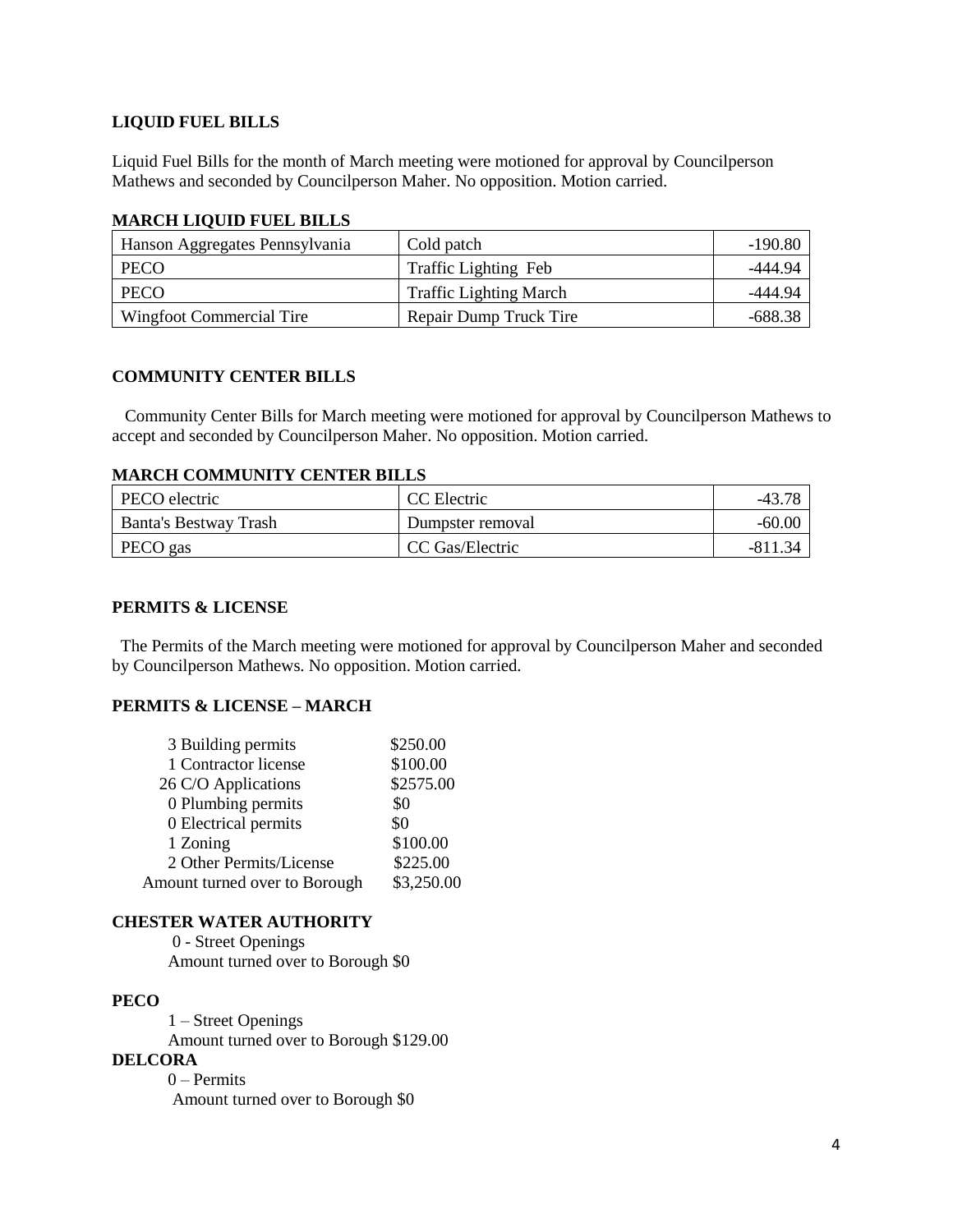#### **CORRESPONDENCE**

 It was motioned by Councilperson Mathews and seconded by Councilperson Maher that the correspondence for March be accepted and any necessary action taken. No opposition. Motion carried.

### **MARCH CORRESPONDENCE**

- Received from Keystone an electronic deposits in the amount of \$21,698.09 March EIT distribution.
- Received from Keystone an electronic deposits in the amount of \$628.44 March LST distribution.
- Received from Delaware County Monthly Deed Reconciliation for February and a check in the amount of \$759.50.
- Received from Delaware County Monthly Deed Reconciliation for March and a check in the amount of \$999.24.
- Received from Delaware County Tax Claim Monthly for February and a check in the amount of \$2,135.29.
- Received from Delaware County March Monthly Transfer Report.
- Received from Trainer Borough Seniors, a statement of expenditures for the 2017 allocation.
- Received from Monroe a copy of a letter dated April 6, 2017 sent to DEP in regards to Reportable Release.
- Received from DEP a copy of a letter dated March 7, 2017 sent to Monroe in regards to Site Characterization Report approval.
- Received from DEP a copy of a letter dated April 3, 2017 sent to Congoleum in regards to Storage Tank Program.
- Received from DEP a copy of a letter dated April 3, 2017 sent to Nalco Energy in regards to Storage tank Program.
- Received from DEP a copy of a letter dated April 5, 2017 sent to Chemical Equipment in regards to Storage tank Program.
- Received from PBF Logistics a letter dated March 13, 2017 in regards to Downstream Water uses.

### **QUESTIONS AND COMMENTS FROM AUDIENCE ON CORRESPONDENCE**

None

## **ANY MATTERS THAT NEED COUNCILMANIC ACTION**

 Letter from Kevin Cassidy in regards to permission to maintain Veteran's Drive Memorial garden. Approved by Council contingent on notification of the work to be done and material used.

## **COMMITTEE REPORTS**

### **MAYOR**

Mayor Zalewski reported:

- With more traffic in the Borough, please be careful when driving in the Borough.
- Playgrounds are open, please a keep a check on them and report any damages or issues.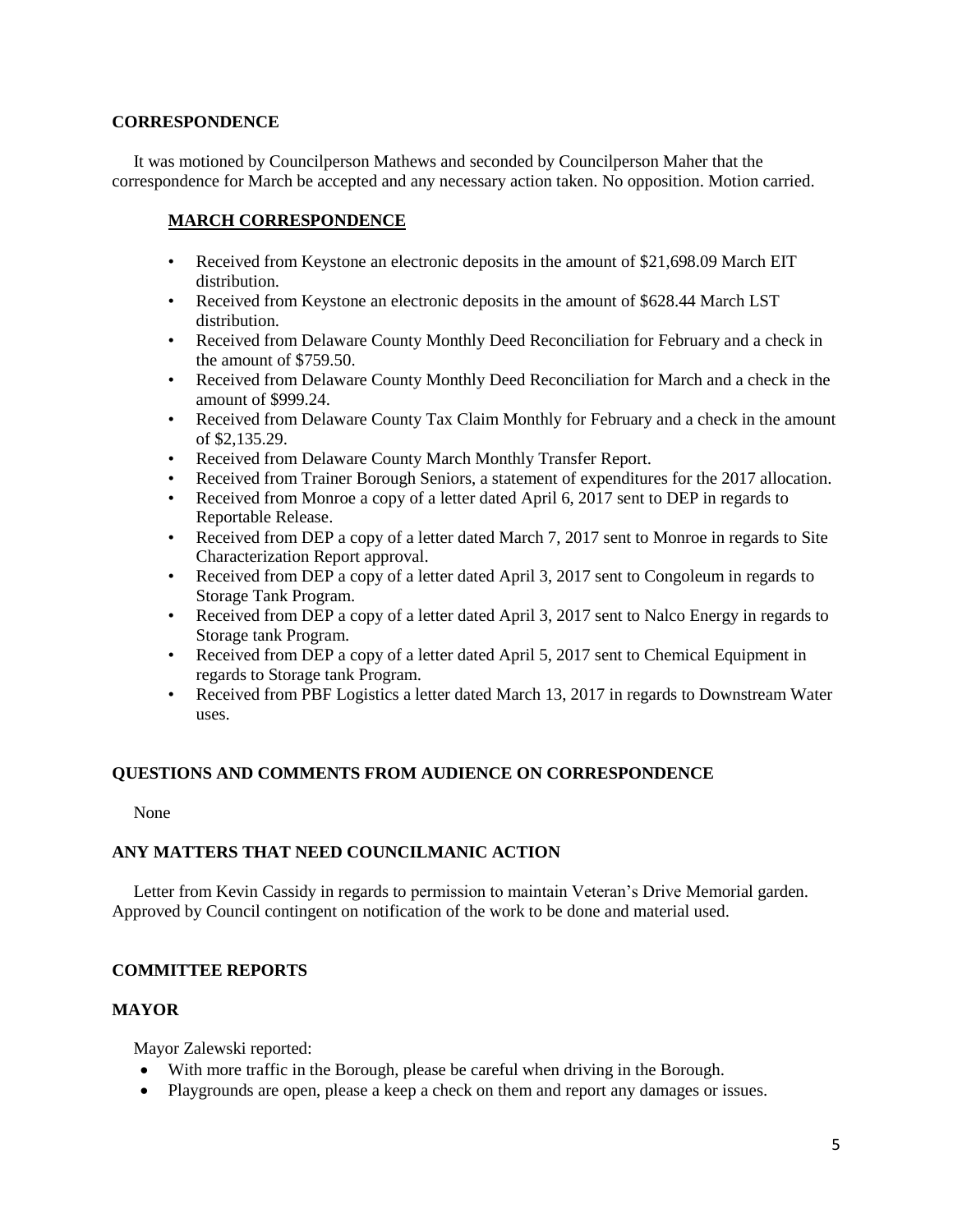- Primary Election is May  $16<sup>th</sup>$ . There are 9 Candidates. There are complaints on Facebook that are not true. Please call secretary in regards to complaints, I will call you with the true answers to any questions.
- Four votes are needed by Council to pass any Ordinance or approve anything. If Candidates nitpick at the small problems, nothing will get done.

## **\*POLICE CHIEF –** Chief Priscopo had nothing to report.

### **MANAGER**

Mark Possenti:

- Set up a date to speak with INR for Capital Fund account of excess funds.
- Need a date to begin Police contract negotiations.
- Working on DCNR Grant.

### **FINANCE**

Councilman Maher reported:

- Majority of taxes are in
- Finances are good

## **MUNICIPAL BUILDING/RECREATION**

Councilman Mathews:

- Thanked the help for Easter Egg Hunt especially Gail.
- Waiting on quotes for LED lights in Police station and quotes on parking lot.
- $\bullet$  May  $5<sup>th</sup>$  Taco Fest
- May 29 Memorial Day 12 noon at Boro Hall
- Jenn Frazier starting an 8 week summer program for kids, need tennis equipment

### **FIRE/PARKS/ENVIRONMENT**

Councilman Cassidy was absent.

### **PUBLIC SAFETY/BOH**

 President Beck read March Code Enforcement report as follows: issued 6 building permits, 1 Contractor licenses, 21 C/O's, 1 zoning permits and numerous Occupancy and property maintenance violations. 35 vacant properties.

### **COMMUNITY OUTREACH/NEWSLETTERS**

Councilwoman Burgos:

- Have applications for property tax rebate.
- Putting together an awareness program to hold in June for children/teens to educate about HIV, drug and alcohol, etc. Two speakers and refreshments. There is no age limit to participate.

### **COMMUNITY REDEVELOPMENT**

Councilman Ed McDaniel had nothing to report.

### **HIGHWAY/STREET LIGHTS**

Councilman Miley stated:

- Need a decision to demolish Borough property on Wilcox St.
- $\bullet$  Have received complaints in regards to 13<sup>th</sup> St. playground.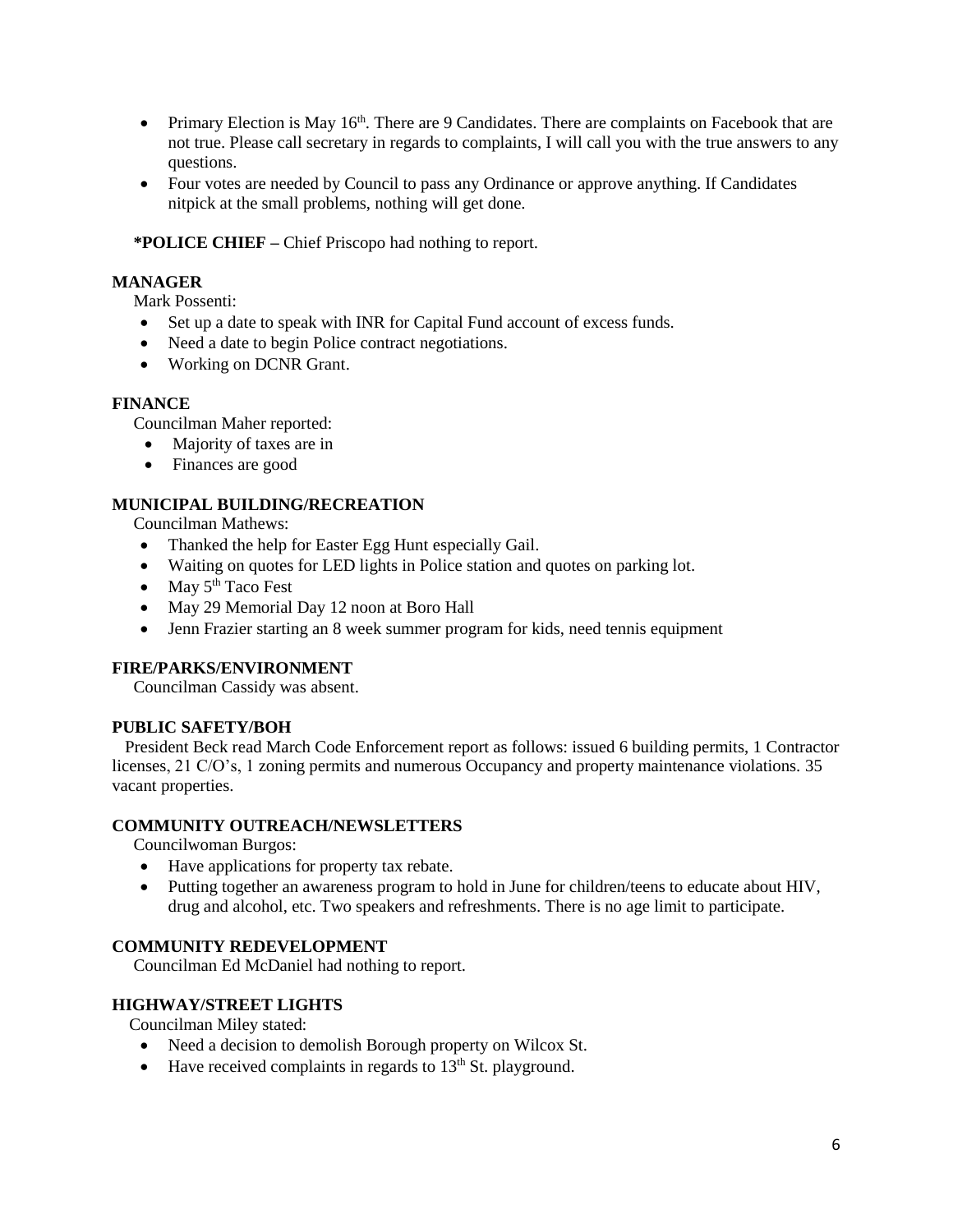## **CODE ENFORCEMENT OFFICER**

Nothing to report.

### **TAX COLLECTOR**

Mark Possenti read the monthly report for March as follows: Total uncollected as of 3/31 is \$298,648.27. Total collected as of 3/31 is \$840,733.62. Total outstanding bills are 278.

- Have 3 tax deposits to authorize transfer of funds.
- The tax bills, beginning in 2019, will have changes per the County, who prints out tax bills. The changes that will occur were explained.

### **SCHOOL BOARD DIRECTOR**

Mary Magaw was absent.

### **MONROE ENERGY**

Adam Gattuso had no updated information.

### **ENGINEER**

### **Engineer's Report**

Attached

- Mike Kozlowski stated a motion is needed to release the Escrow to Trainer Pointe.
- The issue of two stormwater inlets on  $9<sup>th</sup>$  street were discussed and are in need of immediate repair. Stantec will get quotes for the work.

## **SOLICITOR**

### Mike Sheridan stated:

Motions needed for Ordinance 756 Parking violation fees and 757 Tax credit for volunteer Fire/EMS, the criteria for the credit was explained. All proper procedure for the Ordinances have been complied with. Motion for a police officer medical reimbursement.

- Grass liens have been filed for properties cut by the Borough.
- Explained court proceedings in regards to demolishing the property at  $4226 \text{ W}$ .  $7^{\text{th}}$  St. No Court Order received as of yet.
- Discussion about Justice Rescue using or leasing the Community Center for animal control, temporary holding, education programs, events, etc. Justice Rescue will be invited to speak at next month's Council meeting and the surrounding residents will be notified to attend.
- A contract proposal was received for 4121 Pennsylvania Ave. with a licensed real estate agent.

### **ORDINANCES**

- Motion, to adopt Ordinance #757 Tax Credit for Volunteer Fire/EMS, was made by Councilperson Maher and seconded by Councilperson Miley. No opposition. Motion carried.
- Motion, to adopt Ordinance #756 Parking Violation Fines, was made by Councilperson Mathews and seconded by Councilperson McDaniel. No opposition. Motion carried.

## **RESOLUTIONS**

None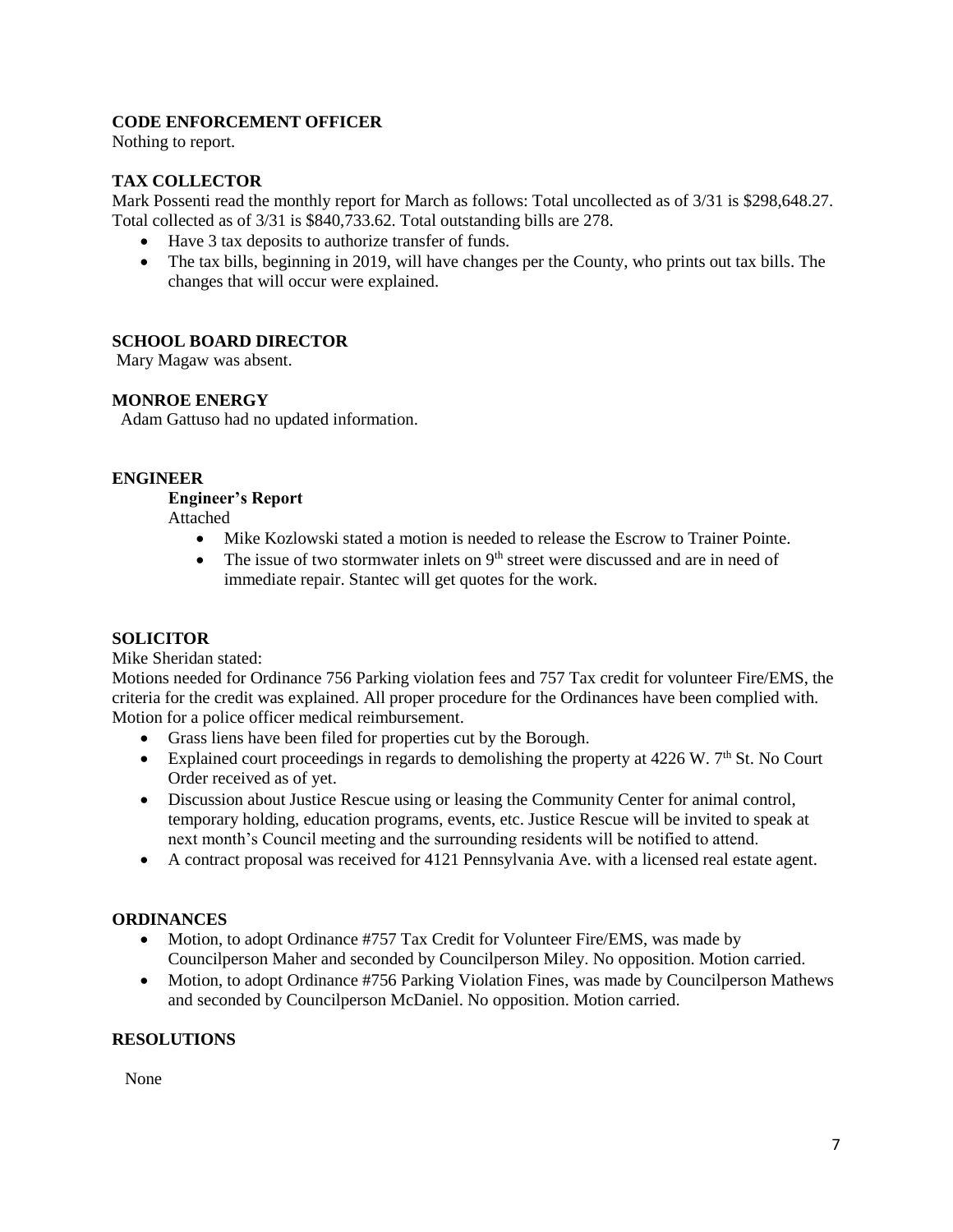## **OTHER ACTION ITEMS**

- Councilperson Maher made a motion to allow Resident Kevin Cassidy to maintain the Memorial garden on Veteran's Drive contingent upon notification of the work to be done and material to be used and seconded by Councilperson McDaniel. Councilperson Miley opposed. Motion carried.
- Motion to authorize tax transfer in amount of \$32,282.98 2016 December collections. Councilperson McDaniel made the motion, seconded by Councilperson Burgos. No opposition. Motion carried.
- Motion to authorize tax transfer in amount of \$56,963.62 2017 February collections. Councilperson McDaniel made the motion, seconded by Councilperson Mathew. No opposition. Motion carried.
- Motion to authorize tax transfer in amount of \$842,619.17 2017 March collections. Councilperson McDaniel made the motion, seconded by Councilperson Miley. No opposition. Motion carried.
- Motion to approve Trainer Point escrow release contingent on Engineer approval of satisfactory completion was made by Councilperson Mathews and seconded by Councilperson McDaniel. No opposition. Motion carried.
- Motion was made by Councilperson Maher to authorize Mike Sheridan to call Eske in regards to completing punch list items, seconded by Councilperson McDaniel. No opposition. Motion carried.
- Motion to reimburse Officer Ostan medical expense per contract in the amount of \$326.23, was made by Councilperson Maher and seconded by Councilperson Mathews. No opposition. Motion carried.
- Motion to authorize the retention of a Contractor to demo property at  $4226$  W.  $7<sup>th</sup>$  upon Court Order approval was made by Councilperson Maher and seconded by Councilperson Mathews. No opposition. Motion carried.
- Motion, to list 4121 Pennsylvania Ave. property with Brooke Lynch of Keller Williams, was made by Councilperson Maher and seconded by Councilperson Burgos. No opposition. Motion carried.

## **OLD COUNCILMANIC BUSINESS**

- Proposal to list 4121 property with Brooke Lynch of Keller Williams.
- Nealy Blvd road work agreement is still in progress.

### **NEW COUNCILMANIC BUSINESS**

### None

### **QUESTIONS AND COMMENTS FROM AUDIENCE**

Mr. Estrada – Received letter from Code office, he is renting to own the property. Charley Remaley will handle.

Mr. Werner, 3<sup>rd</sup> St. – property damage from Trainer Pointe is a civil matter. Council will not hold escrow money. Mike Sheridan will direct and advise Mr. Werner how to file a civil suit.

Kim Sherman, Chestnut St. – Expressed support for Justice Rescue using the Community Center.

Marilyn Maher, Price St. – Asked if the Community Center could still be used by the Borough if Justice Rescue has use of it. That matter to be discussed.

Jen Frazier, Ridge Rd. – Thanked Police for work in finding a missing child. Was thankful for the tennis court and basketball lines painted.

Rajah Cruz, 4<sup>th</sup> St. – Neighboring rental property has infestation problem. Charley Remaley was advised to handle.

Terry Miley, Post Rd. – Asked if anyone knew why we received 2 (duplicate) water bills.

Erica Cruet, W.  $7<sup>th</sup>$  St. – Thanked Council for moving forward on 4226 W.  $7<sup>th</sup>$  St property issue.